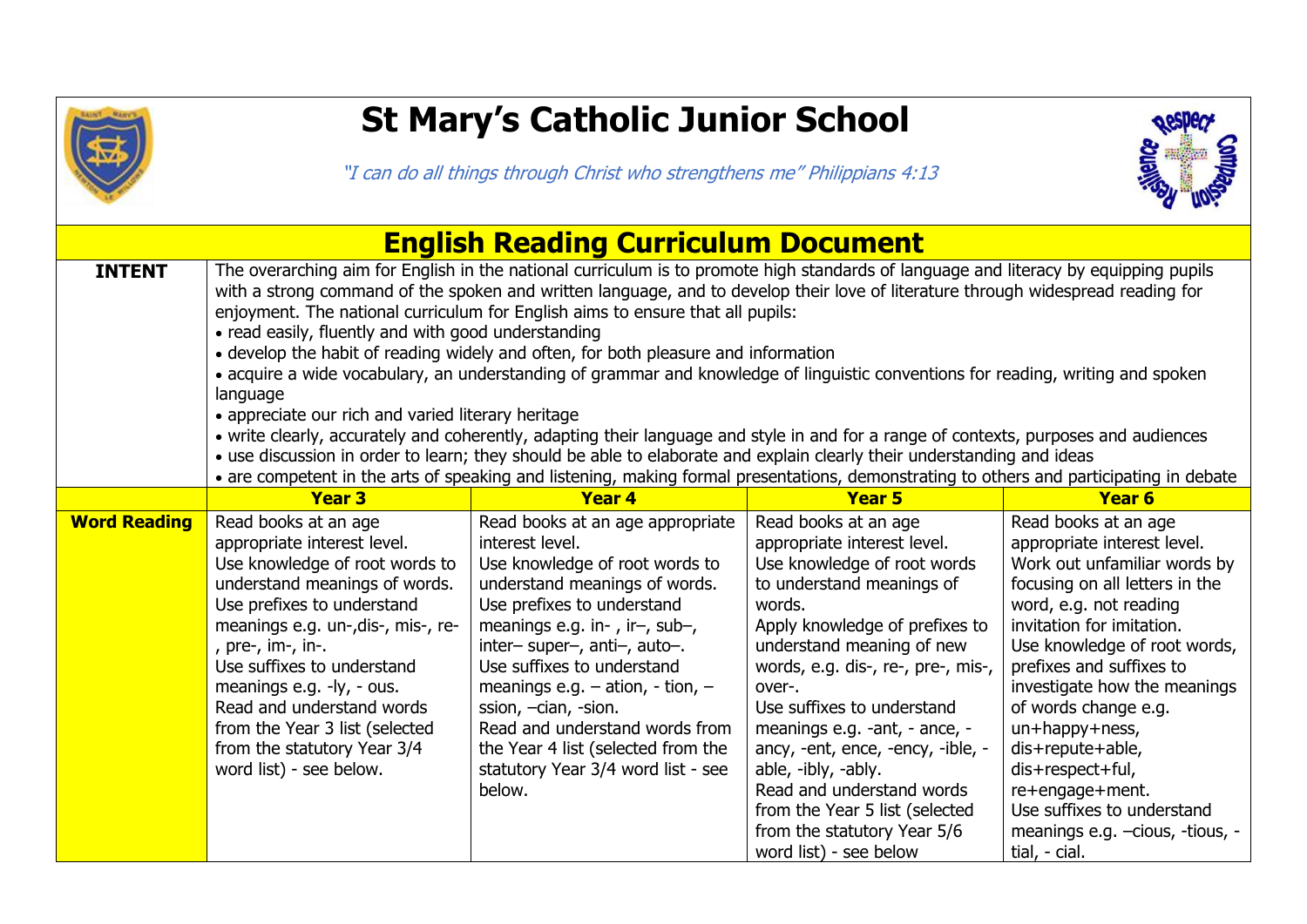|                                   |                                                                                                                                                                                                                                                                                                                                                                                                                                                                                                                                                                                                                                                                                                                                                                                                                                                                                                                                                               |                                                                                                                                                                                                                                                                                                                                                                                                                                                                                                                                                                                                                                                                                                                                                      |                                                                                                                                                                                                                                                                                                                                                                                                                                                                                                                                                                                                                                                                                                                                                                                                                                                                                                                             | Read and understand words<br>from the Year 6 list (selected<br>from the statutory Year 5/6<br>word list) - see below.<br>Use etymology to help the<br>pronunciation of new words<br>e.g. chef, chalet, machine,                                                                                                                                                                                                                                                                                                                                                                                                                                                                                                                                        |
|-----------------------------------|---------------------------------------------------------------------------------------------------------------------------------------------------------------------------------------------------------------------------------------------------------------------------------------------------------------------------------------------------------------------------------------------------------------------------------------------------------------------------------------------------------------------------------------------------------------------------------------------------------------------------------------------------------------------------------------------------------------------------------------------------------------------------------------------------------------------------------------------------------------------------------------------------------------------------------------------------------------|------------------------------------------------------------------------------------------------------------------------------------------------------------------------------------------------------------------------------------------------------------------------------------------------------------------------------------------------------------------------------------------------------------------------------------------------------------------------------------------------------------------------------------------------------------------------------------------------------------------------------------------------------------------------------------------------------------------------------------------------------|-----------------------------------------------------------------------------------------------------------------------------------------------------------------------------------------------------------------------------------------------------------------------------------------------------------------------------------------------------------------------------------------------------------------------------------------------------------------------------------------------------------------------------------------------------------------------------------------------------------------------------------------------------------------------------------------------------------------------------------------------------------------------------------------------------------------------------------------------------------------------------------------------------------------------------|--------------------------------------------------------------------------------------------------------------------------------------------------------------------------------------------------------------------------------------------------------------------------------------------------------------------------------------------------------------------------------------------------------------------------------------------------------------------------------------------------------------------------------------------------------------------------------------------------------------------------------------------------------------------------------------------------------------------------------------------------------|
|                                   |                                                                                                                                                                                                                                                                                                                                                                                                                                                                                                                                                                                                                                                                                                                                                                                                                                                                                                                                                               |                                                                                                                                                                                                                                                                                                                                                                                                                                                                                                                                                                                                                                                                                                                                                      |                                                                                                                                                                                                                                                                                                                                                                                                                                                                                                                                                                                                                                                                                                                                                                                                                                                                                                                             | brochure - French in origin.                                                                                                                                                                                                                                                                                                                                                                                                                                                                                                                                                                                                                                                                                                                           |
| <b>Range of</b><br><b>Reading</b> | Listen to and discuss a range of<br>fiction, poetry, plays and non-<br>fiction, e.g. fables, fairy tales,<br>classic poetry, shape poetry,<br>nonchronological reports,<br>explanations.<br>Regularly listen to whole novels<br>read aloud by the teacher.<br>Read a range of non-fiction<br>texts, e.g. information,<br>discussion, explanation,<br>biography and persuasion.<br>Read books and texts for a<br>range of purposes e.g.<br>enjoyment, research, skills<br>development, reference.<br>Recognise some different forms<br>of poetry e.g. narrative,<br>calligrams, shape poems.<br>Sequence and discuss the main<br>events in stories.<br>Orally retell a range of stories,<br>including less familiar fairy<br>stories, fables and folk tales e.g.<br>Grimm's Fairy Tales.<br>Identify and discuss themes e.g.<br>good over evil, weak and<br>strong, wise and foolish, mean<br>and generous, rich and poor.<br>Identify and discuss conventions | Listen to, read and discuss a<br>range of fiction, poetry, plays and<br>non-fiction in different forms e.g.<br>fairy tales, folk tales, classic<br>poetry, kennings, advertisements,<br>formal speeches, magazines,<br>electronic texts.<br>Regularly listen to whole novels<br>read aloud by the teacher.<br>Read books and texts, which are<br>structured in different ways, for a<br>range of purposes and respond in<br>a variety of ways.<br>Learn a range of poems by heart<br>and rehearse for performance.<br>Prepare poems and play scripts to<br>read aloud, showing<br>understanding through intonation,<br>tone, volume and action.<br>Orally retell a range of stories,<br>including less familiar fairy stories,<br>myths and legends. | Listen to and discuss a range<br>of fiction, poetry and non-<br>fiction which they might not<br>choose to read themselves.<br>Regularly listen to whole novels<br>read aloud by the teacher from<br>an increasing range of authors.<br>Explore themes within and<br>across texts e.g. loss, heroism,<br>friendship.<br>Make comparisons within a text<br>e.g. characters' viewpoints of<br>same events.<br>Recommend books to their<br>peers with reasons for choices.<br>Read books and texts that are<br>structured in different ways for<br>a range of purposes.<br>Express preferences about a<br>wider range of books including<br>modern fiction, traditional<br>stories, myths and legends.<br>Learn a wider range of poems<br>by heart.<br>Prepare poems and play scripts<br>to read aloud and perform,<br>showing understanding<br>through intonation, tone,<br>volume and action so the<br>meaning is clear to an | Listen to, read and discuss an<br>increasingly wide range of<br>fiction, poetry, plays and<br>nonfiction.<br>Regularly listen to novels read<br>aloud by the teacher from an<br>increasing range of authors,<br>which they may not choose<br>themselves.<br>Independently read longer<br>texts with sustained stamina<br>and interest.<br>Recommend books to their<br>peers with detailed reasons<br>for their opinions.<br>Express preferences about a<br>wider range of books<br>including modern fiction,<br>traditional stories, fiction from<br>our literary heritage and<br>books from other cultures.<br>Learn a wider range of poems<br>by heart.<br>Prepare poems and play<br>scripts to read aloud and<br>perform using dramatic<br>effects. |
|                                   | e.g. numbers three and seven in                                                                                                                                                                                                                                                                                                                                                                                                                                                                                                                                                                                                                                                                                                                                                                                                                                                                                                                               |                                                                                                                                                                                                                                                                                                                                                                                                                                                                                                                                                                                                                                                                                                                                                      | audience.                                                                                                                                                                                                                                                                                                                                                                                                                                                                                                                                                                                                                                                                                                                                                                                                                                                                                                                   |                                                                                                                                                                                                                                                                                                                                                                                                                                                                                                                                                                                                                                                                                                                                                        |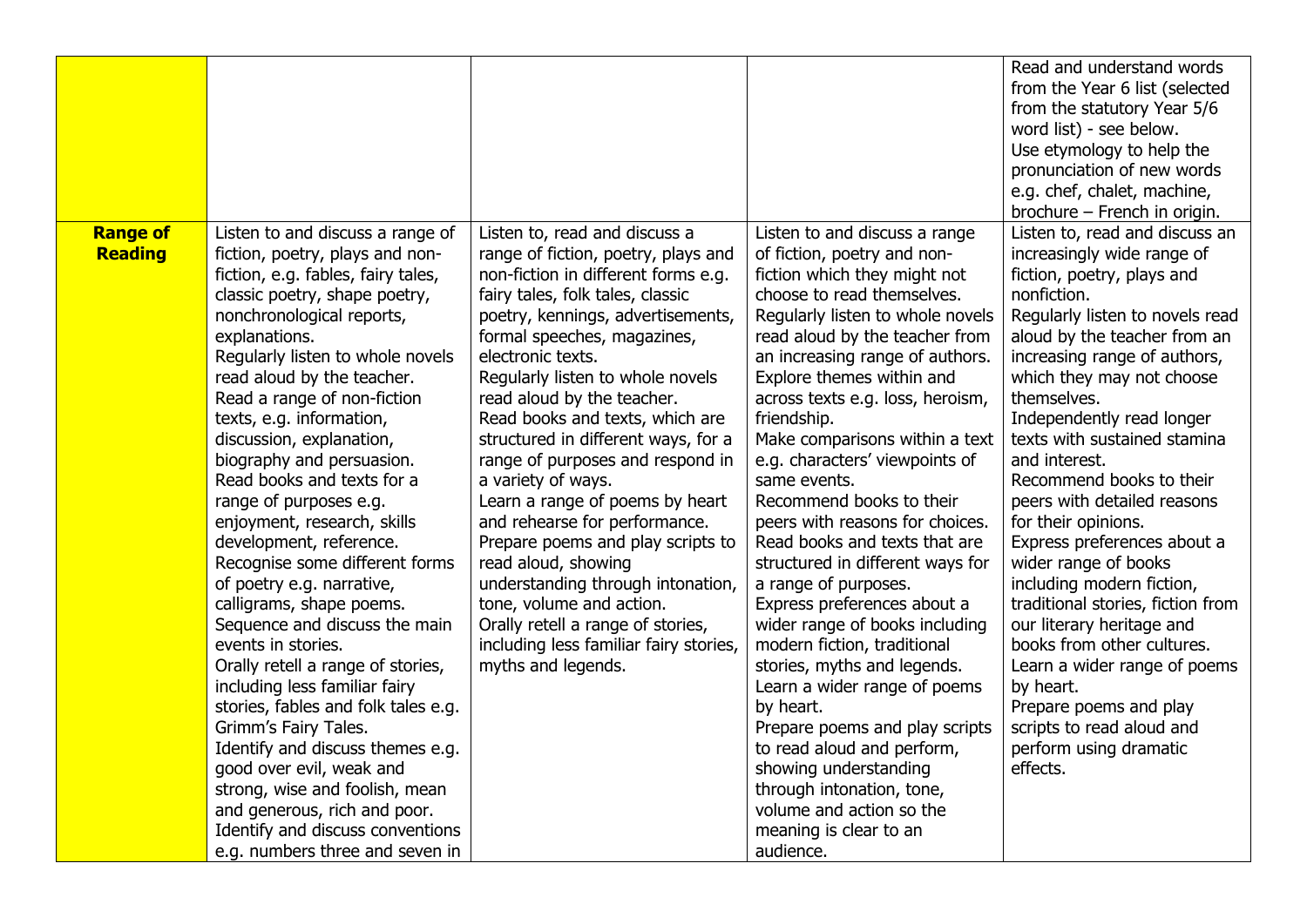|                      | fairy tales, magical sentence   |                                     |                                 |                                 |
|----------------------|---------------------------------|-------------------------------------|---------------------------------|---------------------------------|
|                      | repeated several times.         |                                     |                                 |                                 |
|                      | Prepare poems and play scripts  |                                     |                                 |                                 |
|                      | to read aloud, showing          |                                     |                                 |                                 |
|                      | understanding through           |                                     |                                 |                                 |
|                      | intonation, tone, volume and    |                                     |                                 |                                 |
|                      | action.                         |                                     |                                 |                                 |
| <b>Reading</b>       | Identify, discuss and collect   | Identify, discuss and collect       | Explain the meaning of words    | Explain the meaning of new      |
| <b>Comprehension</b> | favourite words and phrases     | effective words and phrases         | within the context of the text. | vocabulary within the context   |
|                      | which capture the reader's      | which capture the reader's          | Use punctuation to determine    | of the text.                    |
|                      | interest and imagination.       | interest and imagination e.g.       | intonation and expression       | Demonstrate active reading      |
|                      | Explain the meaning of          | metaphors, similes.                 | when reading aloud to a range   | strategies e.g. challenging     |
|                      | unfamiliar words by using the   | Explain the meaning of key          | of audiences.                   | peers with questions,           |
|                      | context.                        | vocabulary within the context of    | Check that the book makes       | justifying opinions, responding |
|                      | Use dictionaries to check       | the text.                           | sense to them and               | to different viewpoints within  |
|                      | meanings of words they have     | Use dictionaries to check           | demonstrate understanding       | a group.                        |
|                      | read.                           | meanings of words in the texts      | e.g. through discussion, use of | Use a reading journal to        |
|                      | Use intonation, tone and volume | that they read.                     | reading journals.               | record on-going reflections     |
|                      | when reading aloud.             | Use punctuation to determine        | Demonstrate active reading      | and responses to personal       |
|                      | Take note of punctuation when   | intonation and expression when      | strategies e.g. generating      | reading.                        |
|                      | reading aloud.                  | reading aloud to a range of         | questions to refine thinking,   | Explore texts in groups and     |
|                      | Discuss their understanding of  | audiences.                          | noting thoughts in a reading    | deepen comprehension            |
|                      | the text.                       | Make predictions based on           | journal.                        | through discussion.             |
|                      | Raise questions during the      | information stated and implied.     | Infer characters' feelings,     | Provide reasoned justifications |
|                      | reading process to deepen       | Demonstrate active reading          | thoughts and motives from       | for their views.                |
|                      | understanding e.g. I wonder     | strategies e.g. generating          | their actions and justify       | Justify opinions and elaborate  |
|                      | why the character.              | questions, finding answers,         | inferences with evidence.       | by referring to the text e.g.   |
|                      | Draw inferences around          | refining thinking, modifying        | Predict what might happen       | using the PEE prompt $-$        |
|                      | characters thoughts, feelings   | questions, constructing images.     | from information stated and     | Point+Evidence+Explanation.     |
|                      | and actions, and justify with   | Justify responses to the text using | implied.                        | Infer characters' feelings,     |
|                      | evidence from the text.         | the PE prompt (Point $+$ Evidence). | Through close reading of the    | thoughts and motives from       |
|                      | Make predictions based on       | Identify, analyse and discuss       | text, re-read and read ahead to | their actions, justifying       |
|                      | details stated.                 | themes e.g. safe and dangerous,     | locate clues to support         | inferences with evidence e.g.   |
|                      | Justify responses to the text   | just and unjust, origins of the     | understanding.                  | Point+Evidence+Explanation.     |
|                      | using the PE prompt (Point $+$  | earth, its people and animals.      | Scan for key words and text     | Predict what might happen       |
|                      | Evidence).                      | Draw inferences around              | mark to locate key information. | from information stated and     |
|                      | Discuss the purpose of          | characters' thoughts, feelings,     | Summarise main ideas drawn      | implied.                        |
|                      | paragraphs.                     | actions and motives, and justify    | from more than one paragraph    | Through close reading, re-      |
|                      |                                 |                                     |                                 | read and read ahead to locate   |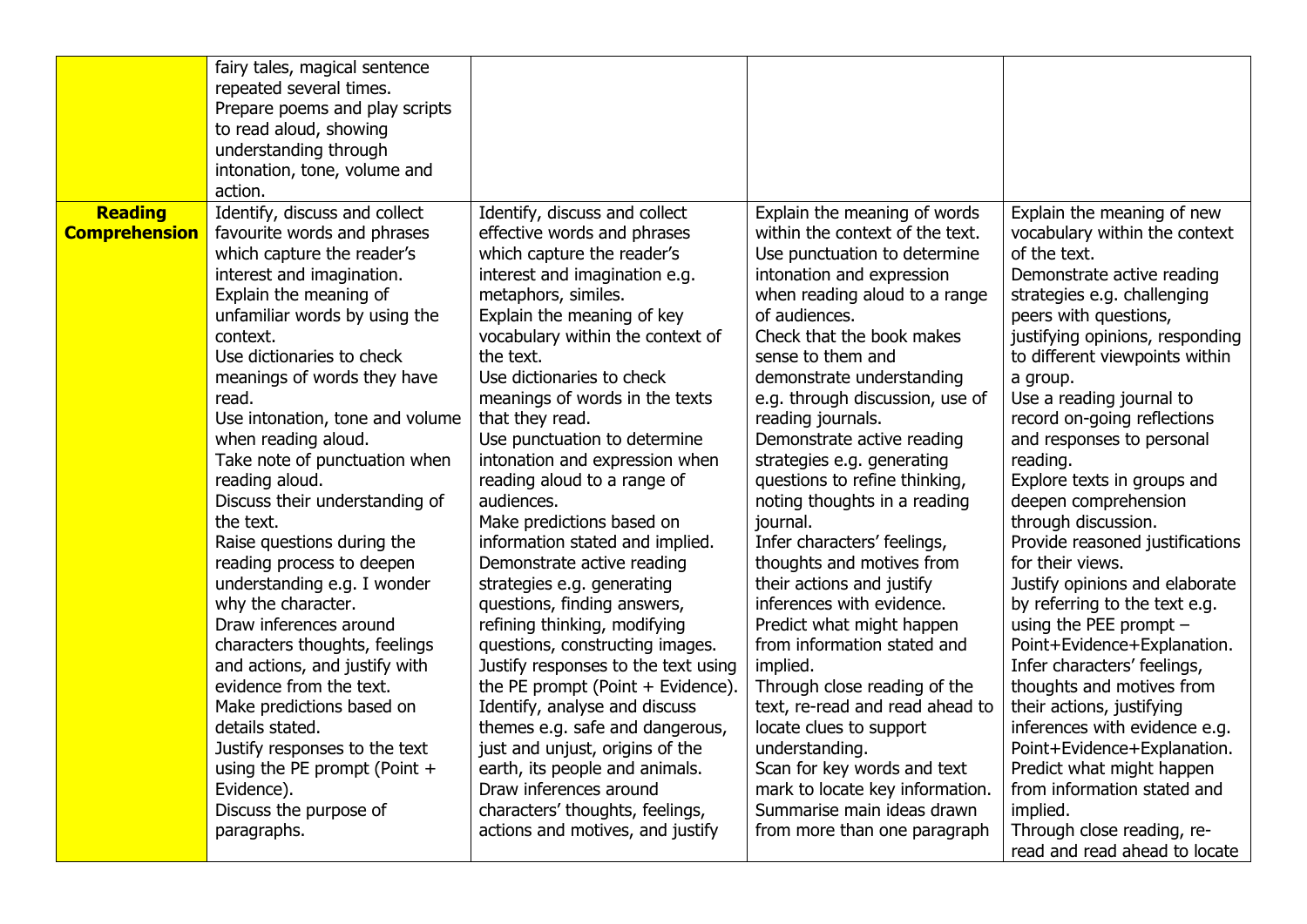|                      | Identify a key idea in a         | with evidence from the text using  | and identify key details which   | clues to support                                      |
|----------------------|----------------------------------|------------------------------------|----------------------------------|-------------------------------------------------------|
|                      | paragraph.                       | point and evidence.                | support this.                    | understanding and justify with                        |
|                      | Analyse and evaluate texts       | Identify main ideas drawn from     | Justify opinions and elaborate   | evidence from the text.                               |
|                      | looking at language, structure   | more than one paragraph and        | by referring to the text, e.g.   | Make comparisons within and                           |
|                      | and presentation e.g. persuasive | summarise these e.g. character is  | using the PEE prompt - Point $+$ | across texts e.g. similar                             |
|                      | letter, diary and calligram etc. | evil because1/2/3 reasons,         | Evidence + Explanation.          | events in different books such                        |
|                      |                                  | Clitheroe Castle is a worthwhile   |                                  | as being an evacuee in                                |
|                      |                                  | place to visit because 1/2/3       |                                  | Carrie's War and Goodnight                            |
|                      |                                  | reasons across a text.             |                                  | Mr Tom.                                               |
|                      |                                  | Analyse and evaluate texts         |                                  | Compare characters within                             |
|                      |                                  | looking at language, structure and |                                  | and across texts.                                     |
|                      |                                  | presentation and how these         |                                  | Compare texts written in                              |
|                      |                                  | contribute to meaning.             |                                  | different periods.                                    |
|                      |                                  | Recognise and analyse different    |                                  | Recognise themes within and                           |
|                      |                                  | forms of poetry e.g. haiku,        |                                  | across texts e.g. hope, peace,                        |
|                      |                                  | limericks, kennings                |                                  | fortune, survival.                                    |
|                      |                                  |                                    |                                  | Distinguish between                                   |
|                      |                                  |                                    |                                  | statements of fact or opinion                         |
|                      |                                  |                                    |                                  | across a range of texts e.g.                          |
|                      |                                  |                                    |                                  | first-hand account of an event                        |
|                      |                                  |                                    |                                  | compared with a reported                              |
|                      |                                  |                                    |                                  | example such as Samuel                                |
|                      |                                  |                                    |                                  | Pepys' diary and a history                            |
|                      |                                  |                                    |                                  | textbook.                                             |
|                      |                                  |                                    |                                  | Skim for gist.                                        |
|                      |                                  |                                    |                                  | Scan for key information                              |
|                      |                                  |                                    |                                  | e.g. identify words and<br>phrases which tell you the |
|                      |                                  |                                    |                                  | character is frustrated, or find                      |
|                      |                                  |                                    |                                  | words/phrases which suggest                           |
|                      |                                  |                                    |                                  | that a theme park is exciting.                        |
|                      |                                  |                                    |                                  | Use a combination of                                  |
|                      |                                  |                                    |                                  | skimming, scanning and close                          |
|                      |                                  |                                    |                                  | reading across a text to locate                       |
|                      |                                  |                                    |                                  | specific detail.                                      |
| <b>Participation</b> | Participate in discussion about  | Participate in discussion about    | Participate in discussions about | Participate in discussions                            |
|                      | what is read to them and books   | what is read to them and books     | books that are read to them      | about books, building on their                        |
|                      | they have read independently.    | they have read independently,      | and those they can read for      | own and others' ideas and                             |
|                      |                                  |                                    | themselves, building on their    | challenging views courteously.                        |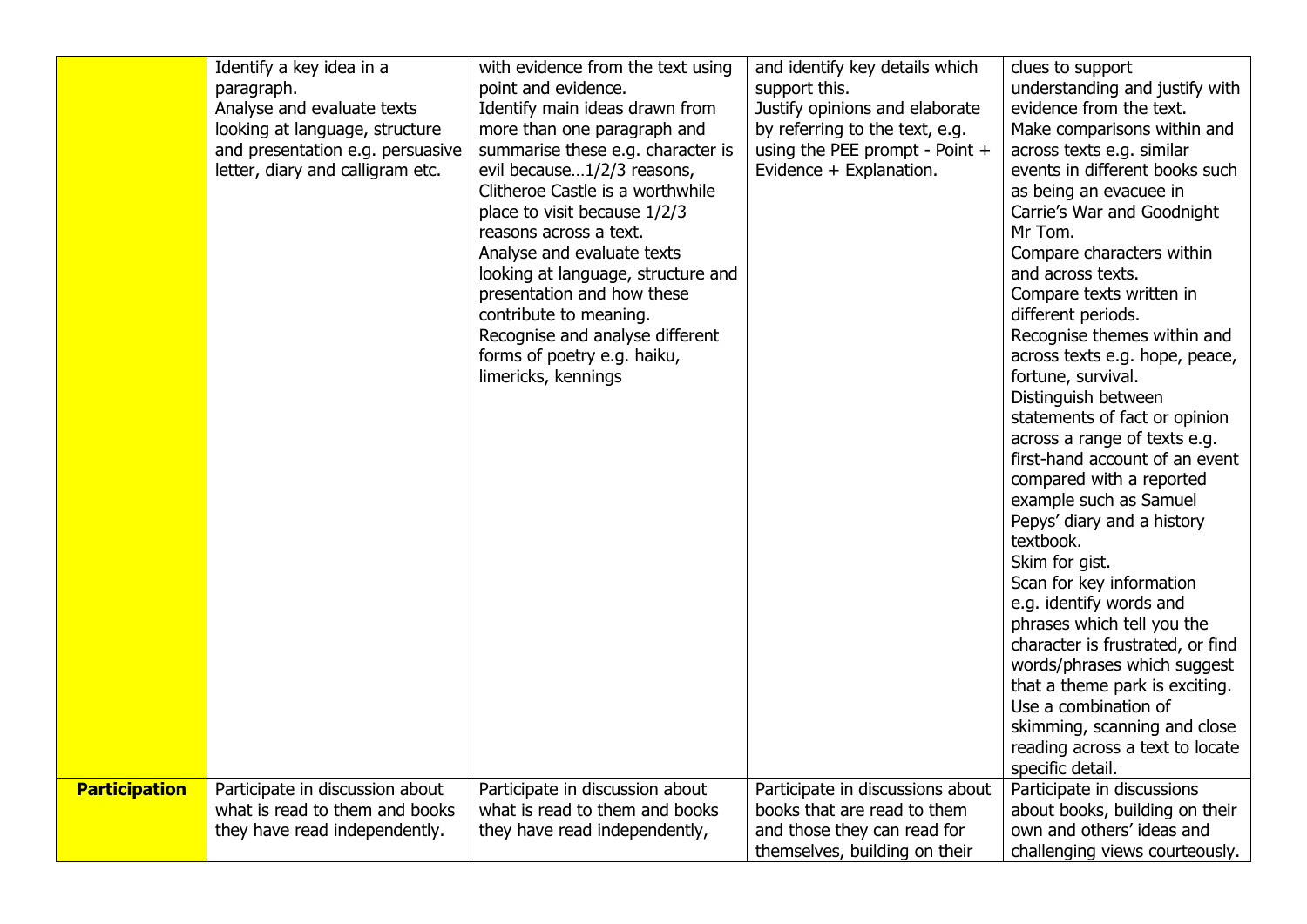|                    | Develop and agree on rules for<br>effective discussion.<br>Take turns and listen to what<br>others say.<br>Make and respond to<br>contributions in a variety of<br>group situations e.g. whole<br>class, pairs, guided groups,<br>book circles.                                                                                                                                                                                                       | taking turns and listening to what<br>others say.<br>Develop, agree on and evaluate<br>rules for effective discussion.<br>Make and respond to<br>contributions in a variety of group<br>situations e.g. whole class,<br>independent reading groups, book<br>circles.                                                                                                                                                                                                                                                                                                                                                                                     | own and others ideas and<br>challenging views courteously.<br>Explain and discuss their<br>understanding of what they<br>have read, including through<br>formal presentations and<br>debates.<br>Prepare formal presentations<br>individually or in groups.<br>Use notes to support<br>presentation of information.<br>Respond to questions<br>generated by a presentation.<br>Participate in debates on an<br>issue related to reading (fiction<br>or nonfiction) | Explain and discuss their<br>understanding of what they<br>have read, including through<br>formal presentations and<br>debates.<br>Prepare formal presentations<br>individually or in groups.<br>Use notes to support<br>presentation of information.<br>Respond to questions<br>generated by a presentation.<br>Participate in debates on<br>issues related to reading<br>(fiction/non-fiction).                   |
|--------------------|-------------------------------------------------------------------------------------------------------------------------------------------------------------------------------------------------------------------------------------------------------------------------------------------------------------------------------------------------------------------------------------------------------------------------------------------------------|----------------------------------------------------------------------------------------------------------------------------------------------------------------------------------------------------------------------------------------------------------------------------------------------------------------------------------------------------------------------------------------------------------------------------------------------------------------------------------------------------------------------------------------------------------------------------------------------------------------------------------------------------------|--------------------------------------------------------------------------------------------------------------------------------------------------------------------------------------------------------------------------------------------------------------------------------------------------------------------------------------------------------------------------------------------------------------------------------------------------------------------|---------------------------------------------------------------------------------------------------------------------------------------------------------------------------------------------------------------------------------------------------------------------------------------------------------------------------------------------------------------------------------------------------------------------|
| <b>Non-fiction</b> | Prepare for research by<br>identifying what is already<br>known about the subject and<br>key questions to structure the<br>task.<br>Evaluate how specific<br>information is organised within a<br>non-fiction text e.g. text boxes,<br>contents, bullet points, glossary,<br>diagrams.<br>Quickly appraise a text to<br>evaluate usefulness.<br>Navigate texts in print and on<br>screen.<br>Record information from a<br>range of non-fiction texts. | Prepare for research by<br>identifying what is already known<br>about the subject and key<br>questions to structure the task.<br>Navigate texts , e.g. using<br>contents and index pages, in<br>order to locate and retrieve<br>information in print and on<br>screen.<br>Record information from a range<br>of non-fiction texts.<br>Scan for dates, numbers and<br>names.<br>Analyse and evaluate how specific<br>information is organised within a<br>non-fiction text e.g. text boxes,<br>subheadings, contents, bullet<br>points, glossary, diagrams.<br>Explain how paragraphs are used<br>to order or build up ideas, and<br>how they are linked. | Analyse the conventions of<br>different types of writing e.g.<br>use of first person in<br>autobiographies and diaries.<br>Identify how language,<br>structure and presentation<br>contribute to meaning e.g.<br>formal letter, informal diary,<br>persuasive speech.                                                                                                                                                                                              | Retrieve, record, make notes<br>and present information from<br>nonfiction, including texts<br>used in other subjects.<br>Analyse the conventions of<br>different types of writing e.g.<br>use of dialogue to indicate<br>geographical and/or historical<br>settings for a story.<br>Identify how language,<br>structure and presentation<br>contribute to meaning e.g.<br>persuasive leaflet, balanced<br>argument |